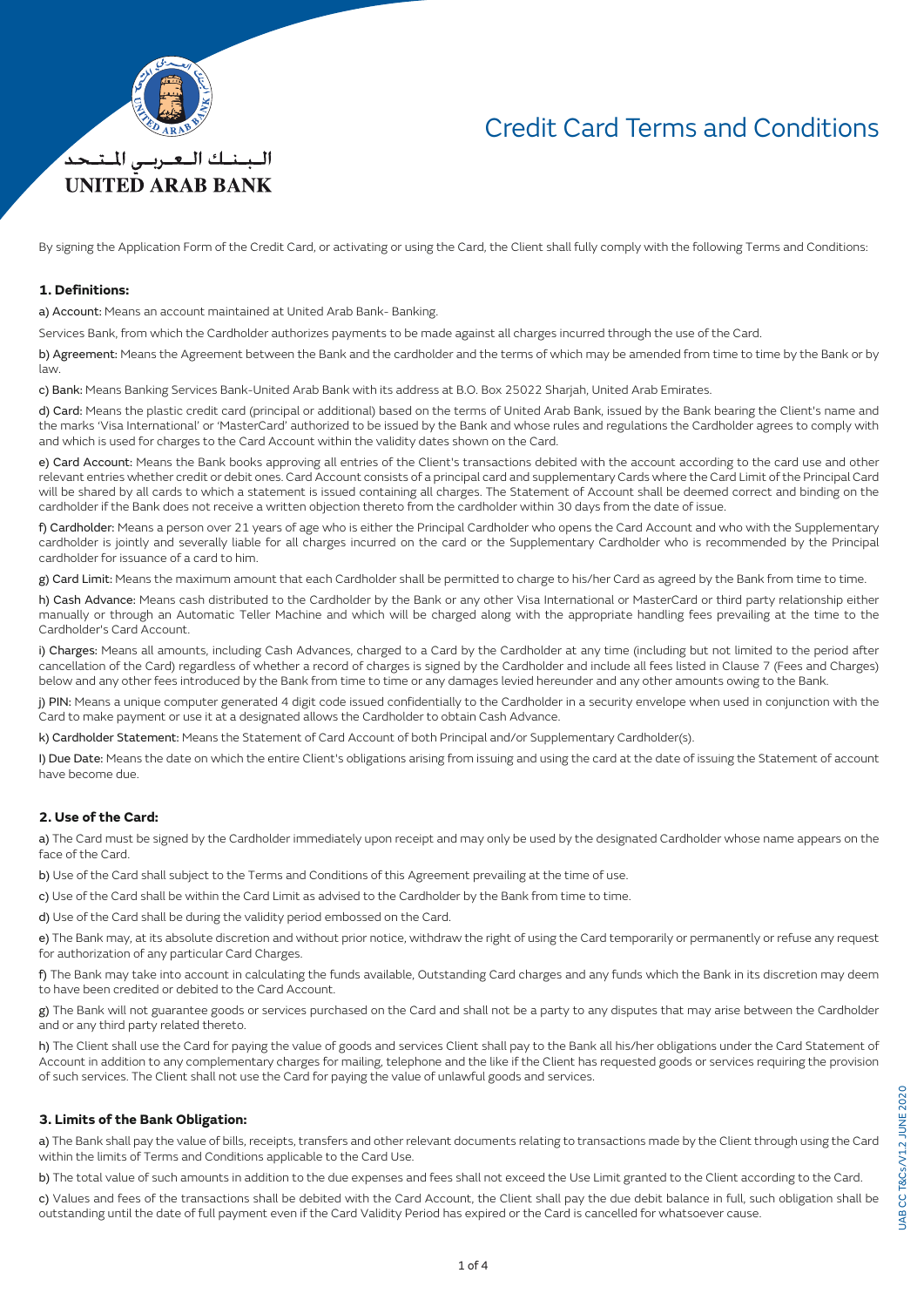

# Credit Card Terms and Conditions

### **4. Card Validity Period:**

a) The Card shall be valid for 3(Three) years commencing as of the date of issue.

b) The Client shall promptly restore the Card to the Bank and pay the outstanding debit balance if the Card Validity Period has expired without being renewed for whatsoever reason.

## **5. The Additional Card:**

a) The Bank may, at the Client's request, issue an Additional Card for any of the Client's family members (wife or grown-up sons and daughters of 18 years old and above) with the same Terms and Conditions applicable to the Principal Card to the effect that such Additional Card shall be deemed an integral part thereof.

b) The Principal Cardholder shall be liable for all obligations arising from the Principal Card and shall be liable, jointly and severally for all obligations arising from the Additional Cards.

### **6. Payment:**

#### a) Payment shall be made according to the following Terms and Conditions:

• The Cardholder undertakes to pay the Bank the amount of all Card charges, fees, and any other expenses incurred by the cardholder through the use of the Card and/or which sustained by the cardholder as a result of any breach of these Terms and Conditions by the cardholder.

• The Principal Cardholder is and shall remain at all times liable for all charges incurred on their Principal Card. The Principal cardholder and the Supplementary Cardholder shall remain liable, jointly and severally, for all charges incurred on any Supplementary card (s).

• The expenses Incurred by the use of the Cards are evidenced by the imprint of the Card and signature of the holder on the Charge form or invoice presented by the affiliated establishments or by entering the PIN, Should the cardholder purchases any goods or services for which an imprint and/or signature is not possible such as, but not limited to telephone order, mail order; ATM cash withdrawal transactions or telephone calls, then the proof of delivery or other supporting documentation from the supplier of such goods and services shall be deemed acceptable as proof of purchase.

• The Cardholder must verify all Charges shown on the cardholder Statement by checking these against their sale slips form copies and report any discrepancy in writing to the Bank within 30 days from the Statement date. The Bank shall not be liable for any Charges disputed after such time.

• The Bank will send a detailed Statement to the Cardholder each month at the address stated by the Cardholder on the Application Form or as properly amended from time to time, showing all Charges incurred on the Principal and Supplementary Cards during the Statement period and the total amounts due to the Bank from the Cardholders.

• The Cardholder undertakes to pay the minimum amount due by the payment due date in cleared funds as shown on their Statement, and where agreed by the Bank, the Cardholder shall be entitled to carry forward the remaining balance, provided that their Card Limit is not exceeded. The amount due will be shown on the Statement as well as the total amount outstanding.

• All outstanding balances on the card Account not paid within one month from the due date are automatically subject to relevant fees and charges as mentioned by the bank

• The Bank may cancel the card, without prior notice and to claim all the due amounts, in case the holder fails to:

- Settle his dues on time.
- Complying with the card terms & conditions

#### b) Methods of Paying the Debit Balance:

• Debiting the Current Account:

 The Bank shall collect the amount of debit balance under the Card Account through debiting the Client's current account opened with the Bank, the Client undertakes to deposit in his/her account a balance sufficient to meet any indebtedness that may arise from using the Card.

• Transfer to the Card Account:

The Client may transfer the due amount to the Card Account with the Bank by mentioning the Card number; the relevant month and the paid amount.

• Payment by Cheque:

The Client may send a cheque to any of United Arab Bank or to the Credit Card Centre for the purpose of payment.

• Payment in Advance:

 The Client may pay the value of his/her anticipated purchases or the approved limit in advance. If the advance payment exceeds the value of the actual purchases, the extra amounts shall be returned to the Client upon request.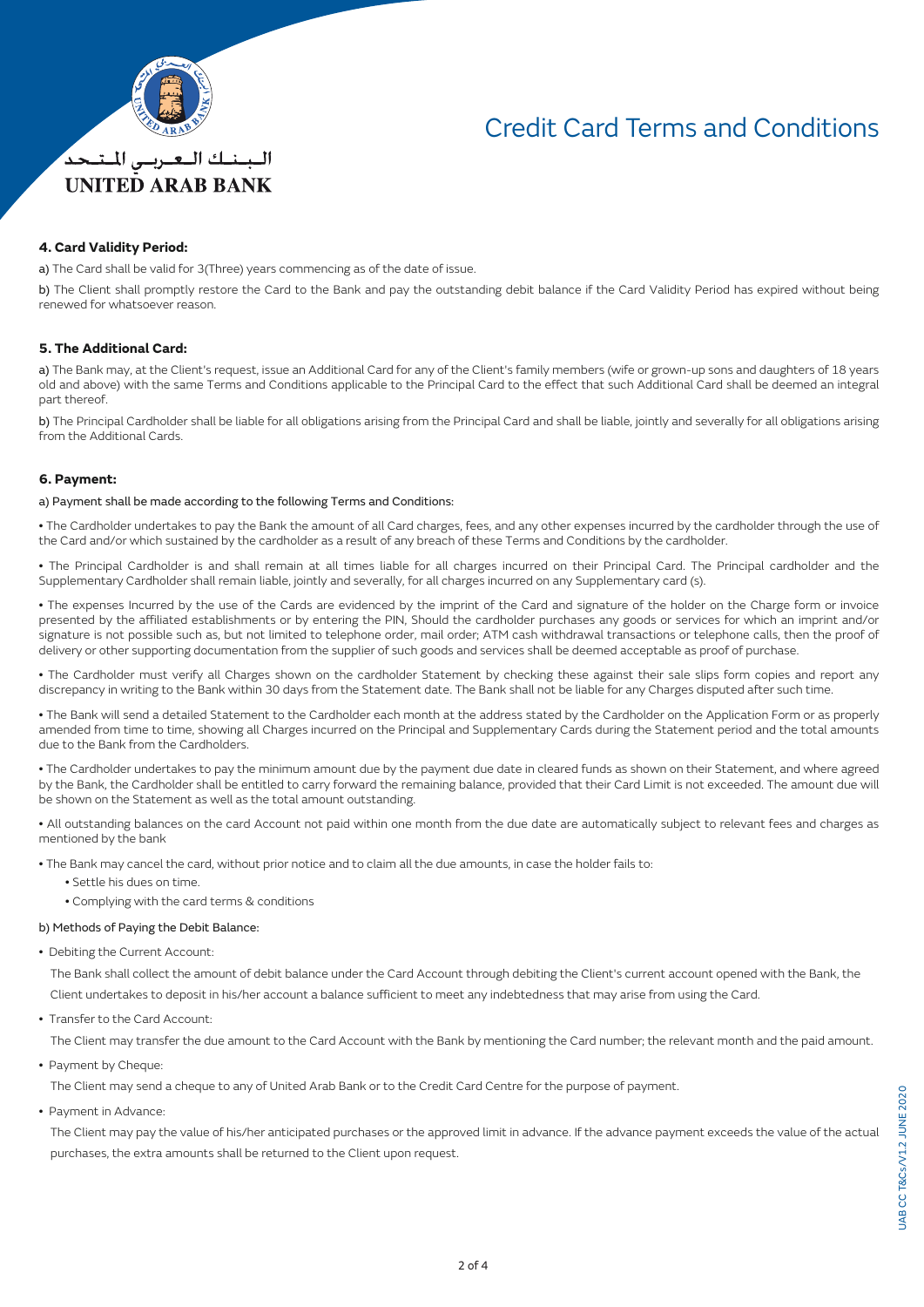

*UNITED ARAB BANK* 

# Credit Card Terms and Conditions

### **7. Fees and Charges:**

a) A service charge, as applicable, will be charged to the Card Account for all cash advances made with the use of the Card.

b) The Bank will apply a joining fee or an annual fee when the Card is first issued.

c) If the Card is replaced due to loss or theft, a replacement charge will be posted to the Card Account.

d) A re-issue fee will be charged to the Card Account if the Card is re-issued due to the need to re-issue the PIN or if the Card is damaged.

e) A renewal fee is charged to Card Account if the Card is cancelled due to late payment, the Card will not be renewed if there is still an outstanding balance at the expiry date of the Card.

f) Any expenses or fees incurred for the recovery of unpaid Statements are for the Card Account of the Cardholder. Any amounts which are not settled by their payment due date, shall be subject automatically, and without the need for additional formalities, to a service charge determined at the discretion of the Bank and shall be calculated from the posting date of the charges until the amount has been repaid in full. Furthermore, a Cardholder who fails to pay the minimum amount agreed upon with the Bank as mentioned in the Statement of Account, shall be liable to pay delay fees or late payment fees.

g) An Overlimit fee is charged to the Card Account if the cardholder exceeds their Credit limit during the month.

h) The Bank reserve the right to charge a handling fee to recover the costs of processing Charges backs and photocopy requests of sales slips.

i) The Bank shall be entitled, at its sole discretion, to determine and amend the rate of fees and charges from time to time as it deems necessary after giving prior notice to the Client.

j) Charges incurred in currencies other than the billing currency will be converted at the prevailing rate of exchange as determined by the Bank, at the time the Bank accepts such charges.

k) Without prejudice to the rights of the Bank to take the appropriate legal action at any time, the Bank may charge fees for any returned unpaid cheques drawn by the cardholder in full or partial payment of the outstanding amount.

### **8. Transactions in Foreign Currency:**

a) The Bank shall pay in foreign currency all the obligations arising from using the Card by the Cardholder abroad within the limits of these Terms and Conditions, whereas the Cardholder undertakes to pay to the Bank the balance of the Card Account in UAE Dirham as per the prevailing exchange determined by the Bank at the date of paying the value of purchases, provided that the Bank shall not bear any differences in the prices of currency exchange.

b) The Client shall observe any terms and conditions that may be applicable to transactions or cash circulation in the foreign countries in which the Cardholder uses the Card, the Cardholder shall solely bear any financial burdens or differences in currency prices and the Bank shall be entitled to recover the same by debiting the card Account.

### **9. Withdrawal &Cancellation of Card:**

a) The Bank reserves the right to withdraw the use of a Card if at any time the cardholder fails to make the required payment, exceeds their card Limit, and/or breaches any of the Terms and Conditions of this Agreement.

b) The Bank may, at any time, cancel or suspend the right to use the Card entirely or in respect of specific facilities or refuse to re-issue, renew or replace the Card, without in any case affecting the Cardholders' obligations under these Terms and Conditions which shall continue in force provided that a subsequent notice shall be sent to that effect.

c) The Card is and shall remain at all times the property of the Bank and all and any Cards issued hereunder must be returned immediately to the Bank upon first request from the Bank or its agents and/or upon cancellation.

#### **10. Renewal:**

a) The Bank may automatically renew the Cards upon their expiry date unless otherwise is requested in writing by the Cardholder within at least 45 days before the expiry date.

### **11. Protection of the Card and PIN:**

a) The Cardholder shall exercise all possible care to ensure the safety of the Card and shall not disclose the PIN to any other person. The advice of the PIN must be destroyed immediately after receipt. Any record of the PIN must be unidentifiable as such and shall be kept entirely separate from the Card. The Cardholder shall not disclose the Card number embossed on the Card to any third party except in connection with its use for the purpose of making a Card transaction or when reporting the loss or theft of the Card.

b) If the Card is lost, stolen or misused or if the PIN becomes known to any other person, the Cardholder must immediately notify the Bank by calling the Bank telephone number stated in Clause (15-c) below and subsequently, within seven days confirm the loss, theft or misuse in writing to the Bank contact address mentioned in Clause (15-c) below, giving all details and supporting documents of the incident.

c) The Bank shall not be liable for any Charges incurred on lost, stolen or misused Card(s) until such notification has been received by the Bank.

d) If lost, stolen or misused Card is subsequently found, it should immediately be cut in half and returned to the Bank.